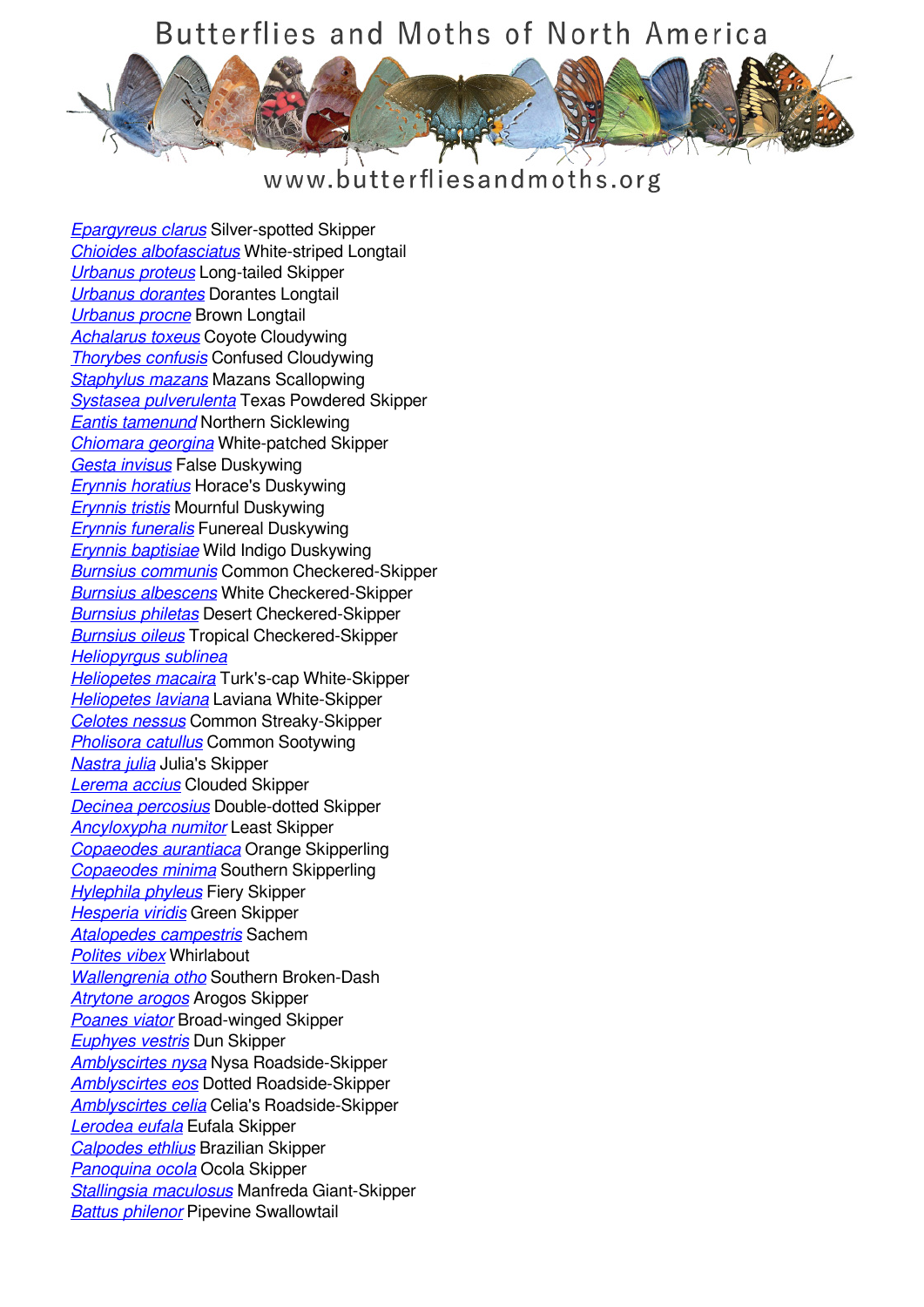*[Battus polydamas](/species/Battus-polydamas)* Polydamas Swallowtail *[Papilio polyxenes](/species/Papilio-polyxenes)* Black Swallowtail

*[Papilio glaucus](/species/Papilio-glaucus)* Eastern Tiger Swallowtail *[Papilio palamedes](/species/Papilio-palamedes)* Palamedes Swallowtail

*[Papilio cresphontes](/species/Papilio-cresphontes)* Giant Swallowtail *[Anthocharis midea](/species/Anthocharis-midea)* Falcate Orangetip utterflies and moths.org *[Appias drusilla](/species/Appias-drusilla)* Florida White *[Pontia protodice](/species/Pontia-protodice)* Checkered White *[Ascia monuste](/species/Ascia-monuste)* Great Southern White *[Kricogonia lyside](/species/Kricogonia-lyside)* Lyside Sulphur *[Colias eurytheme](/species/Colias-eurytheme)* Orange Sulphur *[Zerene cesonia](/species/Zerene-cesonia)* Southern Dogface *[Anteos clorinde](/species/Anteos-clorinde)* White Angled-Sulphur *[Phoebis sennae](/species/Phoebis-sennae)* Cloudless Sulphur *[Phoebis agarithe](/species/Phoebis-agarithe)* Large Orange Sulphur *[Aphrissa statira](/species/Aphrissa-statira)* Statira Sulphur *[Eurema mexicana](/species/Eurema-mexicana)* Mexican Yellow *[Pyrisitia lisa](/species/Pyrisitia-lisa)* Little Yellow *[Pyrisitia nise](/species/Pyrisitia-nise)* Mimosa Yellow *[Abaeis nicippe](/species/Abaeis-nicippe)* Sleepy Orange *[Nathalis iole](/species/Nathalis-iole)* Dainty Sulphur *[Atlides halesus](/species/Atlides-halesus)* Great Purple Hairstreak *[Callophrys xami](/species/Callophrys-xami)* Xami Hairstreak *[Satyrium favonius](/species/Satyrium-favonius)* Oak Hairstreak *[Calycopis isobeon](/species/Calycopis-isobeon)* Dusky-blue Groundstreak *[Strymon melinus](/species/Strymon-melinus)* Gray Hairstreak *[Strymon alea](/species/Strymon-alea)* Lacey's Scrub-Hairstreak *[Strymon istapa](/species/Strymon-istapa)* Mallow Scrub-Hairstreak *[Ministrymon clytie](/species/Ministrymon-clytie)* Clytie Ministreak *[Ministrymon azia](/species/Ministrymon-azia)* Gray Ministreak *[Leptotes marina](/species/Leptotes-marina)* Marine Blue *[Zizula cyna](/species/Zizula-cyna)* Cyna Blue *[Brephidium exilis](/species/Brephidium-exilis)* Western Pygmy-Blue *[Cupido comyntas](/species/Cupido-comyntas)* Eastern Tailed-Blue *[Hemiargus ceraunus](/species/Hemiargus-ceraunus)* Ceraunus Blue *[Echinargus isola](/species/Echinargus-isola)* Reakirt's Blue *[Calephelis nemesis](/species/Calephelis-nemesis)* Fatal Metalmark *[Calephelis perditalis](/species/Calephelis-perditalis)* Rounded Metalmark *[Caria ino](/species/Caria-ino)* Red-bordered Metalmark *[Libytheana carinenta](/species/Libytheana-carinenta)* American Snout *[Danaus plexippus](/species/Danaus-plexippus)* Monarch *[Danaus gilippus](/species/Danaus-gilippus)* Queen *[Dione moneta](/species/Dione-moneta)* Mexican Silverspot *[Agraulis vanillae](/species/Agraulis-vanillae)* Gulf Fritillary *[Euptoieta claudia](/species/Euptoieta-claudia)* Variegated Fritillary *[Marpesia petreus](/species/Marpesia-petreus)* Ruddy Daggerwing *[Asterocampa celtis](/species/Asterocampa-celtis)* Hackberry Emperor *[Asterocampa leilia](/species/Asterocampa-leilia)* Empress Leilia *[Asterocampa clyton](/species/Asterocampa-clyton)* Tawny Emperor *[Mestra amymone](/species/Mestra-amymone)* Common Mestra *[Eunica monima](/species/Eunica-monima)* Dingy Purplewing *[Hamadryas februa](/species/Hamadryas-februa)* Gray Cracker *[Dynamine dyonis](/species/Dynamine-dyonis)* Blue-eyed Sailor *[Chlosyne janais](/species/Chlosyne-janais)* Crimson Patch *[Chlosyne definita](/species/Chlosyne-definita)* Definite Patch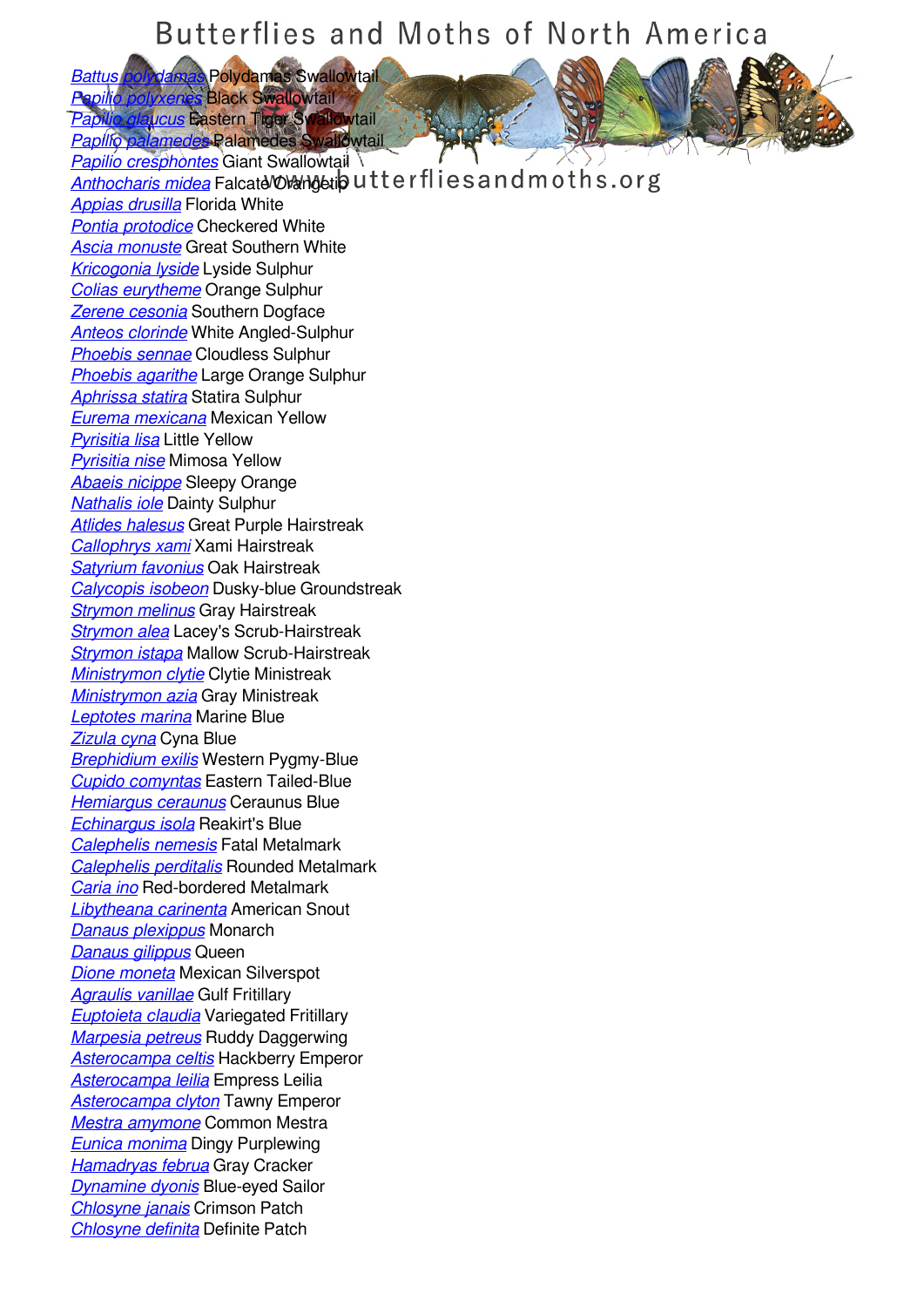**[Chlosyne theona](/species/Chlosyne-theona)** Theona Checkerspot *[Chlosyne lacinia](/species/Chlosyne-lacinia)* Bordered Patch **dymas Tiny Checkerspot** 

*[Texola elada](/species/Texola-elada)* Elada Checkerspot *[Phyciodes graphica](/species/Phyciodes-graphica)* Vesta or Graphic Crescent **[Phyciodes phaon](/species/Phyciodes-phaon) Phaon Crester W. butterflies and moths.org** *[Phyciodes tharos](/species/Phyciodes-tharos)* Pearl Crescent *[Anthanassa texana](/species/Anthanassa-texana)* Texan Crescent *[Anthanassa tulcis](/species/Anthanassa-tulcis)* Tulcis Crescent *[Junonia coenia](/species/Junonia-coenia)* Common Buckeye *[Junonia evarete](/species/Junonia-evarete)* Tropical Buckeye *[Anartia jatrophae](/species/Anartia-jatrophae)* White Peacock *[Siproeta stelenes](/species/Siproeta-stelenes)* Malachite *[Polygonia interrogationis](/species/Polygonia-interrogationis)* Question Mark *[Vanessa virginiensis](/species/Vanessa-virginiensis)* American Lady *[Vanessa cardui](/species/Vanessa-cardui)* Painted Lady *[Vanessa atalanta](/species/Vanessa-atalanta)* Red Admiral *[Anaea andria](/species/Anaea-andria)* Goatweed Leafwing *[Cyllopsis gemma](/species/Cyllopsis-gemma)* Gemmed Satyr *[Hermeuptychia sosybius](/species/Hermeuptychia-sosybius)* Carolina Satyr *[Automeris io](/species/Automeris-io)* Io moth *[Eupackardia calleta](/species/Eupackardia-calleta)* Calleta silkmoth *[Antheraea polyphemus](/species/Antheraea-polyphemus)* Polyphemus moth *[Sphingicampa heiligbrodti](/species/Sphingicampa-heiligbrodti) [Manduca rustica](/species/Manduca-rustica)* Rustic sphinx *[Amorpha juglandis](/species/Amorpha-juglandis)* Walnut sphinx *[Ceratomia undulosa](/species/Ceratomia-undulosa)* Waved sphinx *[Eumorpha fasciatus](/species/Eumorpha-fasciatus)* Banded sphinx *[Hyles lineata](/species/Hyles-lineata)* White-lined Sphinx *[Eumorpha vitis](/species/Eumorpha-vitis)* Vine sphinx *[Eumorpha pandorus](/species/Eumorpha-pandorus)* Pandorus Sphinx *[Xylophanes pluto](/species/Xylophanes-pluto)* Pluto sphinx *[Datana integerrima](/species/Datana-integerrima)* Walnut Caterpillar Moth *[Datana contracta](/species/Datana-contracta)* Contracted Datana *[Datana diffidens](/species/Datana-diffidens) [Spodoptera ornithogalli](/species/Spodoptera-ornithogalli)* Yellow-striped Armyworm Moth *[Schinia florida](/species/Schinia-florida)* Primrose Moth *[Schinia siren](/species/Schinia-siren) [Schinia hanga](/species/Schinia-hanga) [Schinia gaurae](/species/Schinia-gaurae)* Clouded Crimson *[Schinia ultima](/species/Schinia-ultima) [Schinia rivulosa](/species/Schinia-rivulosa)* Ragweed Flower Moth *[Schinia bicuspida](/species/Schinia-bicuspida) [Schinia arcigera](/species/Schinia-arcigera)* Arcigera Flower Moth *[Schinia diffusa](/species/Schinia-diffusa) [Schinia saturata](/species/Schinia-saturata)* Brown Flower Moth *[Schinia volupia](/species/Schinia-volupia) [Schinia mitis](/species/Schinia-mitis) [Schinia nundina](/species/Schinia-nundina)* Goldenrod Flower Moth *[Schinia tuberculum](/species/Schinia-tuberculum) [Schinia citrinella](/species/Schinia-citrinella) [Schinia nubila](/species/Schinia-nubila) [Virbia aurantiaca](/species/Virbia-aurantiaca)* Orange Holomelina *[Apantesis phalerata](/species/Apantesis-phalerata)* Harnessed Moth *[Estigmene acrea](/species/Estigmene-acrea)* Salt Marsh Moth or Acrea Moth